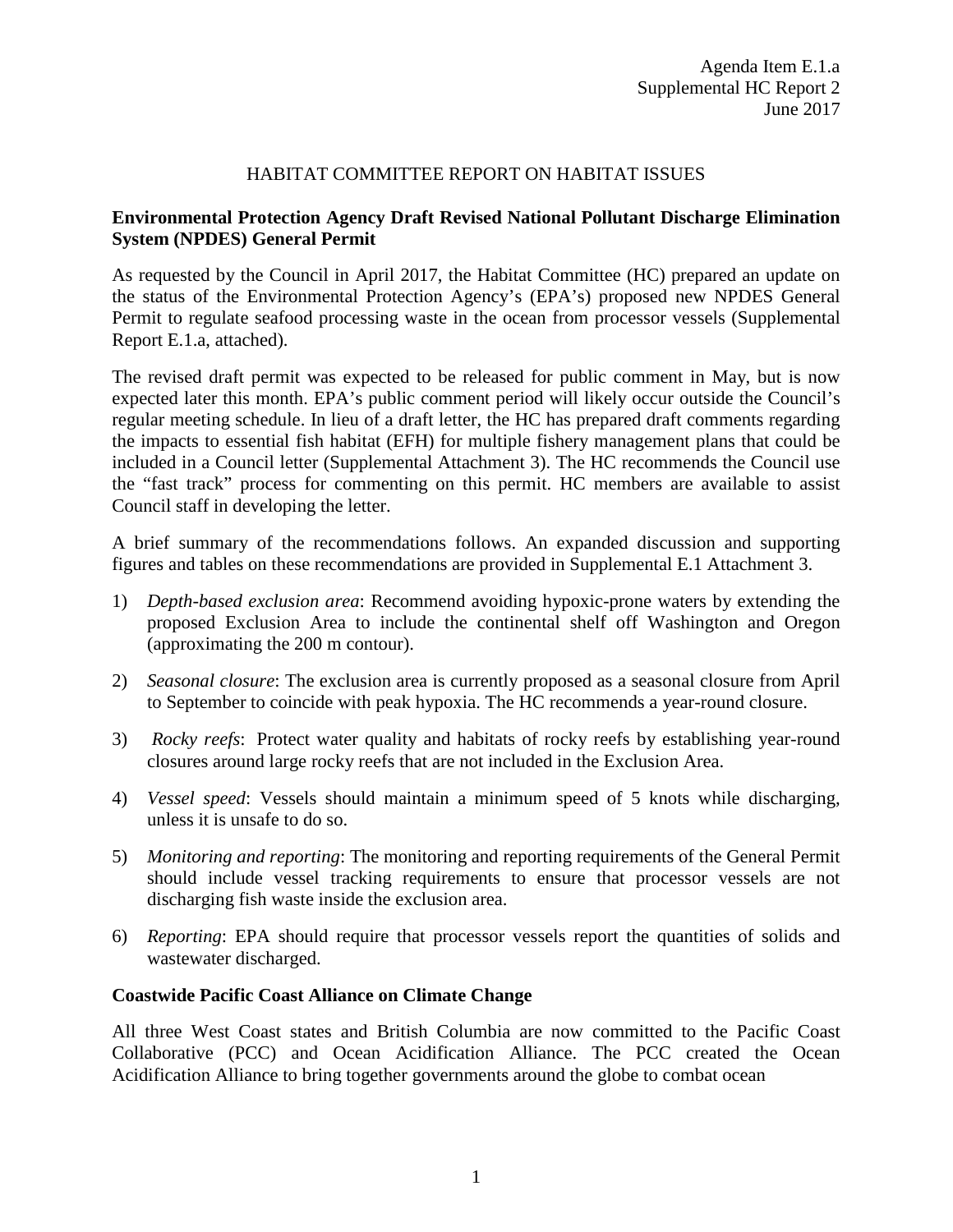acidification and changing ocean conditions that pose immediate and critical threats to coastal economies and ecosystems. The announcement was made yesterday, June 8th, on World Ocean Day.

Ocean Acidification Alliance members announced a voluntary commitment to the implementation of United Nation's Sustainable Development Goal 14.3, which addresses ocean acidification and the threats it poses. Along with their West Coast partners, the Alliance is calling on U.N. member nations to act on ocean acidification by investing in research and monitoring, exploring adaptation and mitigation strategies to changing ocean conditions, engaging in public outreach and education, and making deeper commitments to reduce carbon emissions to protect the economic and cultural resources at risk in coastal communities around the world.

# **Court-Ordered Spill on Columbia River**

Earlier this year, Ninth District Court Federal Judge Michael Simon ordered additional spill from dams on the Columbia River to aid smolt migration. State, Federal, and tribal fish managers and Federal action agencies are developing project-by-project spill operations planning for 2018.

Migrations conditions in 2017 are delivering good survival for smolts with lots of spill, flow and turbid water.

## **Columbia River Treaty**

The HC heard an update on the Columbia River Treaty. The Treaty was signed in 1964 to ensure cooperative development and operation of water resources of the Columbia River Basin for the benefit of both countries. The U.S. has indicated its interest in modernizing the Treaty, and the U.S. entity published its recommendations for potential treaty provisions in 2013. In 2016, the Department of State received formal authorization to renegotiate the Treaty in advance of 2024. Although the Government of Canada does not yet have the authority from Parliament to renegotiate the treaty, both countries have been working collaboratively on alternative flow models that consider ecosystem functions. The U.S. Federal resource management group (seven Federal resource management agencies) have been meeting biweekly to discuss impacts of different flow regimes and inclusion of ecosystem function in preparation for negotiations with Canada. These agencies are also collaborating with tribes in the Columbia River basin. The HC will keep the Council apprised of updates and opportunities to provide formal comment.

### **Habitat Use Database**

The Habitat Use Database (HUD), developed for Amendment 19 to the groundfish fishery management plan and used to generate the Habitat Suitability Probability maps in the amendment, is undergoing a major update by the National Oceanic and Atmospheric Administration Southwest and Northwest Fisheries Science Centers. The updates will improve the organization, quality, and usefulness of the HUD, and are being used to update the Habitat Suitability Probability maps. The updated HUD and Habitat Suitability Probability maps will be useful tools for stock assessments, EFH consultations, and other purposes. National Marine Fisheries Service will make the HUD publically accessible through a web portal when it is ready.